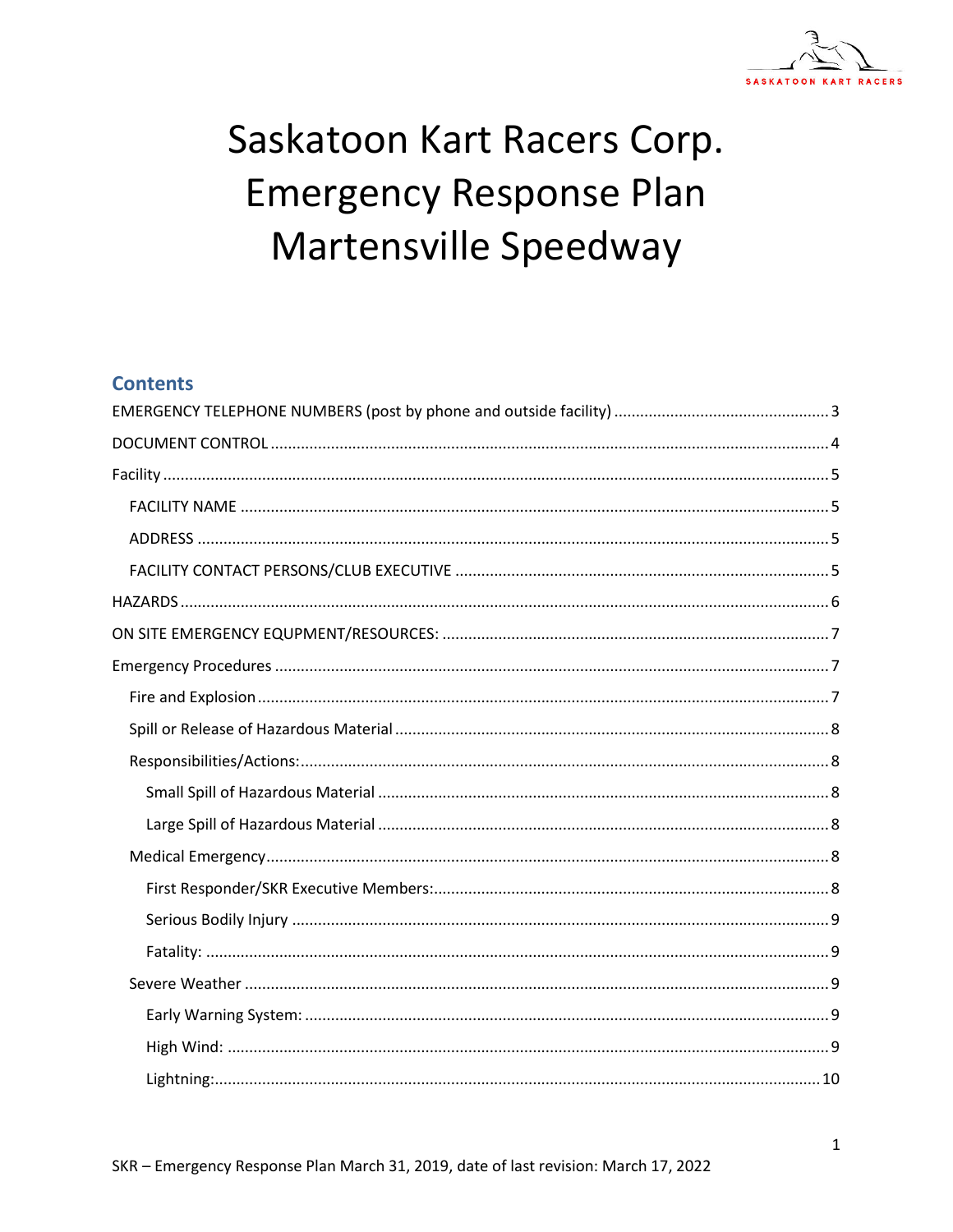| MOTORSPORTS INCIDENT FORM INFORMATION AND GUIDELINES (Stoneridge Insurance)  13 |  |
|---------------------------------------------------------------------------------|--|
|                                                                                 |  |
|                                                                                 |  |
|                                                                                 |  |
|                                                                                 |  |
|                                                                                 |  |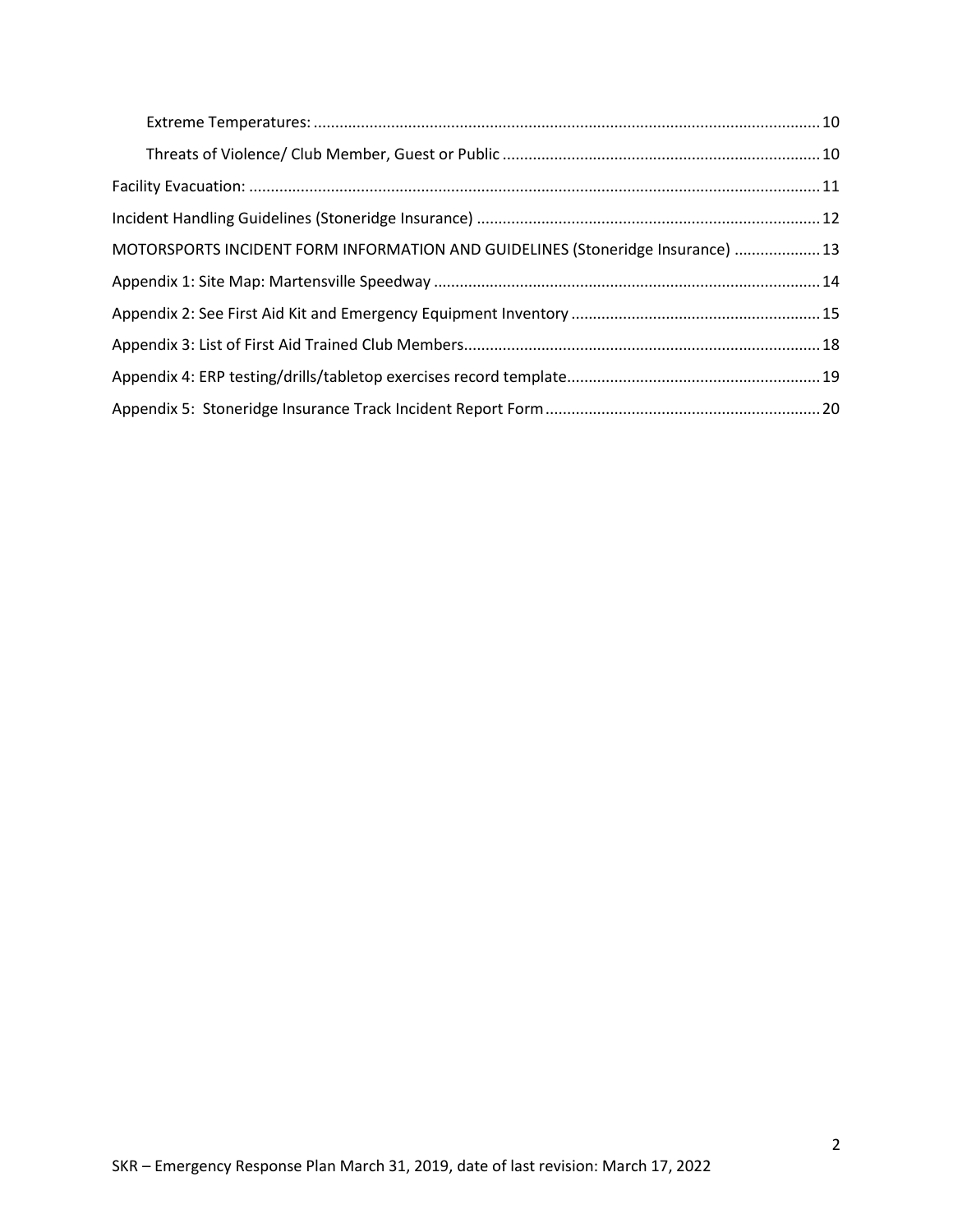# <span id="page-2-0"></span>**EMERGENCY TELEPHONE NUMBERS (post by phone and outside facility)**

| POSITION/                                | <b>NAME</b>                                           | <b>DAY/NIGHT</b>      |
|------------------------------------------|-------------------------------------------------------|-----------------------|
| <b>ORGANIZATION</b>                      |                                                       |                       |
| <b>Facility Contact</b>                  | <b>Neil Boyle/President</b>                           | 306-220-7990          |
| <b>Alternate Contact</b>                 | <b>Tim Black/Vice President</b>                       | 306-227-5222          |
| <b>Police</b>                            | <b>Martensville RCMP</b><br><b>Detachment</b>         | 911 or (306) 975-1610 |
| <b>Fire Department and</b><br><b>EMS</b> | <b>Martensville Fire</b><br><b>Department</b>         | 911 or (306) 934-5822 |
| <b>City of Martensville</b>              | <b>Emergency After Hours</b>                          | (306) 931-2166        |
| <b>Poison Control Center</b>             | <b>Saskatchewan Poison</b><br><b>Control Center</b>   | 1-866-454-1212        |
| <b>Hospital</b>                          | <b>Royal University Hospital,</b><br><b>Saskatoon</b> | $(306) 655 - 1000$    |
| <b>Ministry of</b><br><b>Environment</b> | <b>Spill Control Centre - 24</b><br><b>Hours</b>      | 1-800-667-7525        |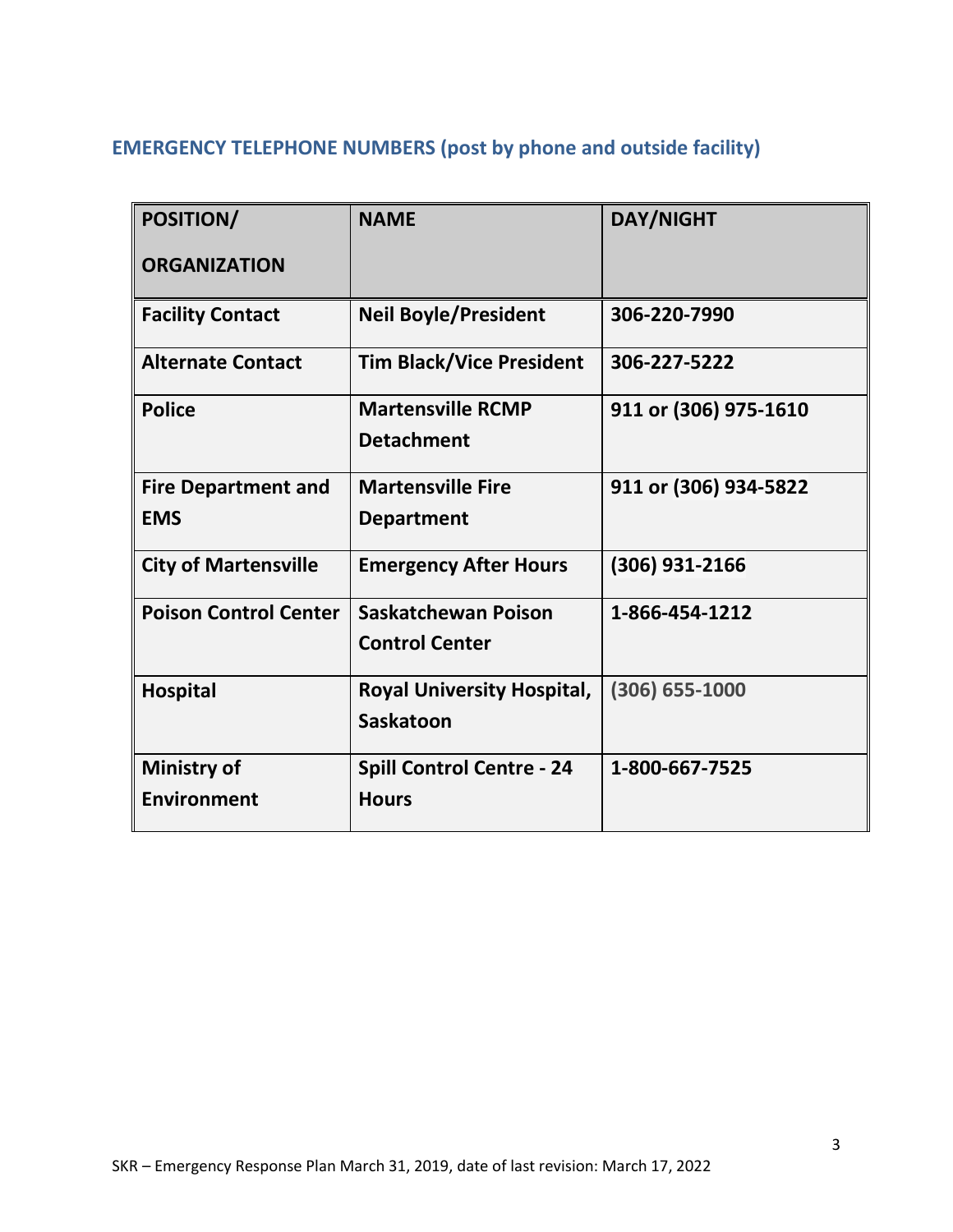# <span id="page-3-0"></span>**DOCUMENT CONTROL**

| Version: 1.0<br><b>Saskatoon Kart Racers</b> |                                                                          |                                                                                                                       |                                |                 |
|----------------------------------------------|--------------------------------------------------------------------------|-----------------------------------------------------------------------------------------------------------------------|--------------------------------|-----------------|
|                                              | Document Title: EMERGENCY RESPONSE PLAN<br>Creation Date: March 25, 2019 |                                                                                                                       |                                |                 |
|                                              |                                                                          |                                                                                                                       |                                |                 |
| Date: ______________                         |                                                                          |                                                                                                                       |                                |                 |
| <b>Revision History</b>                      | <b>Date of Revision</b>                                                  | <b>Revision details</b>                                                                                               |                                | <b>Initials</b> |
| Revision 1                                   | March 17, 2020                                                           |                                                                                                                       | Updated emergency contact list |                 |
| <b>Rev. 2</b>                                | March 26, 2022                                                           | Updated emergency contact list, site map, added<br>Stoneridge insurance incident report form, incident<br>guidelines, |                                |                 |
|                                              |                                                                          |                                                                                                                       |                                |                 |
|                                              |                                                                          |                                                                                                                       |                                |                 |
|                                              |                                                                          |                                                                                                                       |                                |                 |
|                                              |                                                                          |                                                                                                                       |                                |                 |
|                                              |                                                                          |                                                                                                                       |                                |                 |
|                                              |                                                                          |                                                                                                                       |                                |                 |
|                                              |                                                                          |                                                                                                                       |                                |                 |
|                                              |                                                                          |                                                                                                                       |                                |                 |
|                                              |                                                                          |                                                                                                                       |                                |                 |
|                                              |                                                                          |                                                                                                                       |                                |                 |

# **Document Distribution:**

- 1. SKR Clubhouse, on wall by First Aid Kits
- 2. SKR Executive Members
- 3. Martensville Fire Department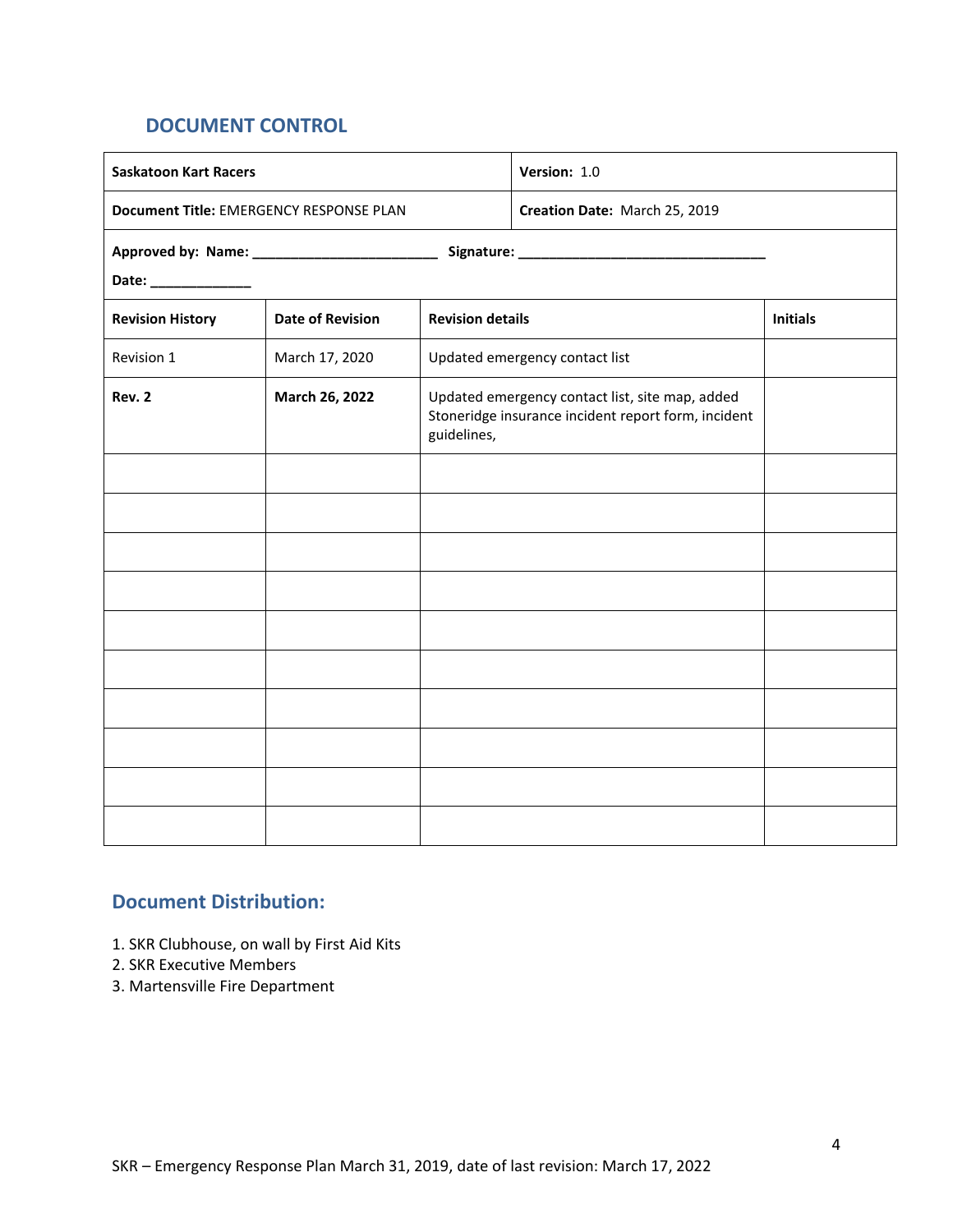# <span id="page-4-1"></span><span id="page-4-0"></span>**Facility**  FACILITY NAME

Martensville Speedway. Saskatoon Kart Racers

See Appendix 1 for Site Map

#### <span id="page-4-2"></span>ADDRESS

Lot Location: Northeast corner of Martensville; intersecting: 9<sup>th</sup> Street & 9<sup>th</sup> Avenue

**City: Martensville, Saskatchewan** 

**Mailing Address:** [510 Cynthia S](x-apple-data-detectors://0/)t., [Saskatoon, SK,](x-apple-data-detectors://0/) S7L 7K7

## <span id="page-4-3"></span>FACILITY CONTACT PERSONS/CLUB EXECUTIVE

| <b>NEIL BOYLE</b>      | <b>PRESIDENT</b>       | 306-220-7990 |
|------------------------|------------------------|--------------|
| <b>TIM BLACK</b>       | <b>VICE-PRESIDENT</b>  | 306-227-5222 |
| <b>SHAUN FIOLLEAU</b>  | <b>SECRETARY</b>       | 306-291-7542 |
| <b>WAYNE BODENSTAB</b> | <b>TREASURER</b>       | 306-260-1235 |
| <b>NICOLE ALLAN</b>    | RACE REGISTRAR         | 306-221-9172 |
| <b>MATT BRADLEY</b>    | WEB MASTER/PROMO.      | 306-260-5682 |
| <b>ANDREW THORNE</b>   | <b>MEMBER AT LARGE</b> | 306-361-3144 |
| <b>DEVON BOYLE</b>     | <b>MEMBER AT LARGE</b> | 306-250-0499 |
| <b>COLIN ALLAN</b>     | <b>MEMBER AT LARGE</b> | 306-717-6410 |
| <b>DAVE ALLAN</b>      | <b>MEMBER AT LARGE</b> | 306-222-2044 |
| <b>JASON McCUMBER</b>  | <b>PAST PRESIDENT</b>  | 306-381-8548 |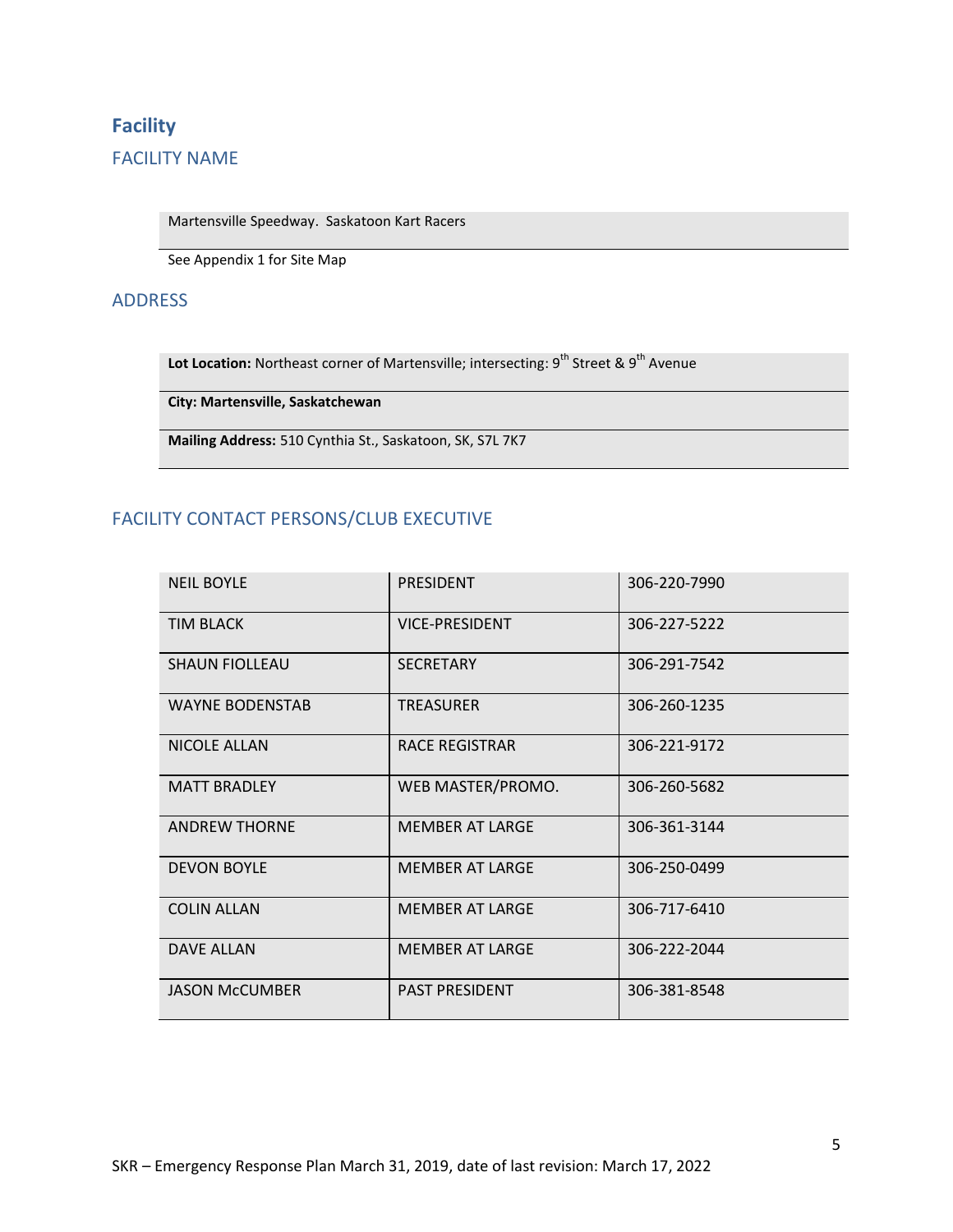### <span id="page-5-0"></span>**HAZARDS**

#### **1. MAJOR HAZARDS AT THIS FACILITY** (Include propane storage and types of hazardous materials).

| <b>DANGEROUS GOODS</b>  | <b>Type and Location</b>                                                 | Amount/volume              |
|-------------------------|--------------------------------------------------------------------------|----------------------------|
| Gases                   | Liquid Propane Gas cylinder, in<br>locked compound by storage C-<br>cans | 20 lb tank                 |
| Flammable Liquids       | Gasoline, Storage C-Can. Rental C-<br>Cans                               | 20 gal. portable container |
| <b>Flammable Solids</b> | Used go-kart tires, in bags on track<br>or in storage                    | ????                       |
| Poisonous Infectious    | Herbicide, ???                                                           | ????                       |
| Corrosive               | ????                                                                     | ????                       |
| Miscellaneous           | Household cleaning chemicals                                             | ????                       |

**OTHER HAZARDS THAT CAN BE FOUND AT THIS SITE ARE:** (consider fire, gas release, pressure build up, heat, and explosion.)

Vehicular traffic on grounds including heavy trucks and trailers

Powered mobile equipment: All terrain vehicle with flat trailer

Racing go-karts (while on track)

Portable generators

Portable air compressors

Temporary tent structures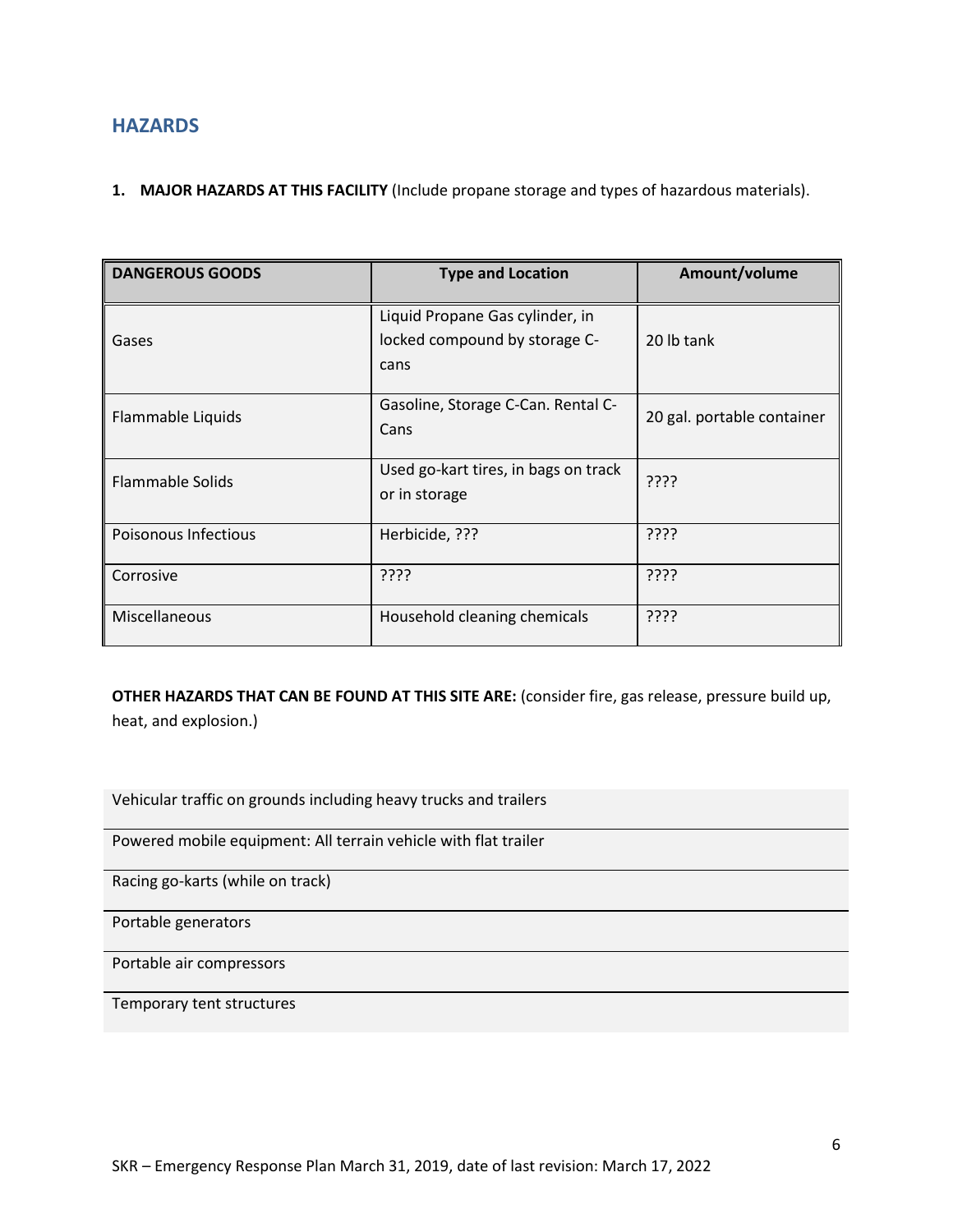### <span id="page-6-0"></span>**ON SITE EMERGENCY EQUPMENT/RESOURCES:**

See Appendix 2: First Aid Kit and Emergency Equipment Inventory

### <span id="page-6-1"></span>**Emergency Procedures**

The purpose of the *Emergency Response Plan (ERP)* is to provide all personnel with information, procedures and the guidelines necessary to deal with a variety of emergency situations, so that when the time arrives, they will act in a safe, rapid, and orderly manner.

**The FIRST PRIORITY of all SKR club members involved in any emergency incident is the SAFETY and WELFARE of themselves, other club members, and guests and the public!** 

#### <span id="page-6-2"></span>Fire and Explosion

#### **Responsibilities/Actions:**

**Rescue** anyone in immediate danger if it is safe and you feel comfortable to do so.

**Activate** the Emergency Response Services. **Dial 911** and inform them you are reporting a fire at: Martensville Speedway facility (provide location and directions).

**Contain** the fire by closing doors, overhead doors, c-can doors, trailer doors if the fire is inside a structure or trailer

**Extinguish or Evacuate** Extinguish the fire only if it is small and if you feel it is safe to do so and within your abilities. Note that flammable liquid fires can spread quickly and have the potential for explosion. **Never use water** to extinguish a flammable liquid fire. Evacuate non-involved personnel to an upwind location away from any structures or hazards and away from roadways or parking lots where emergency vehicles may be travelling.

**Report**, or have someone report, to the Race Director and a Club Executive Member. Even if you are able to extinguish the fire, it should be reported to the local fire department. SKR Executive member involved to write an incident report for club records.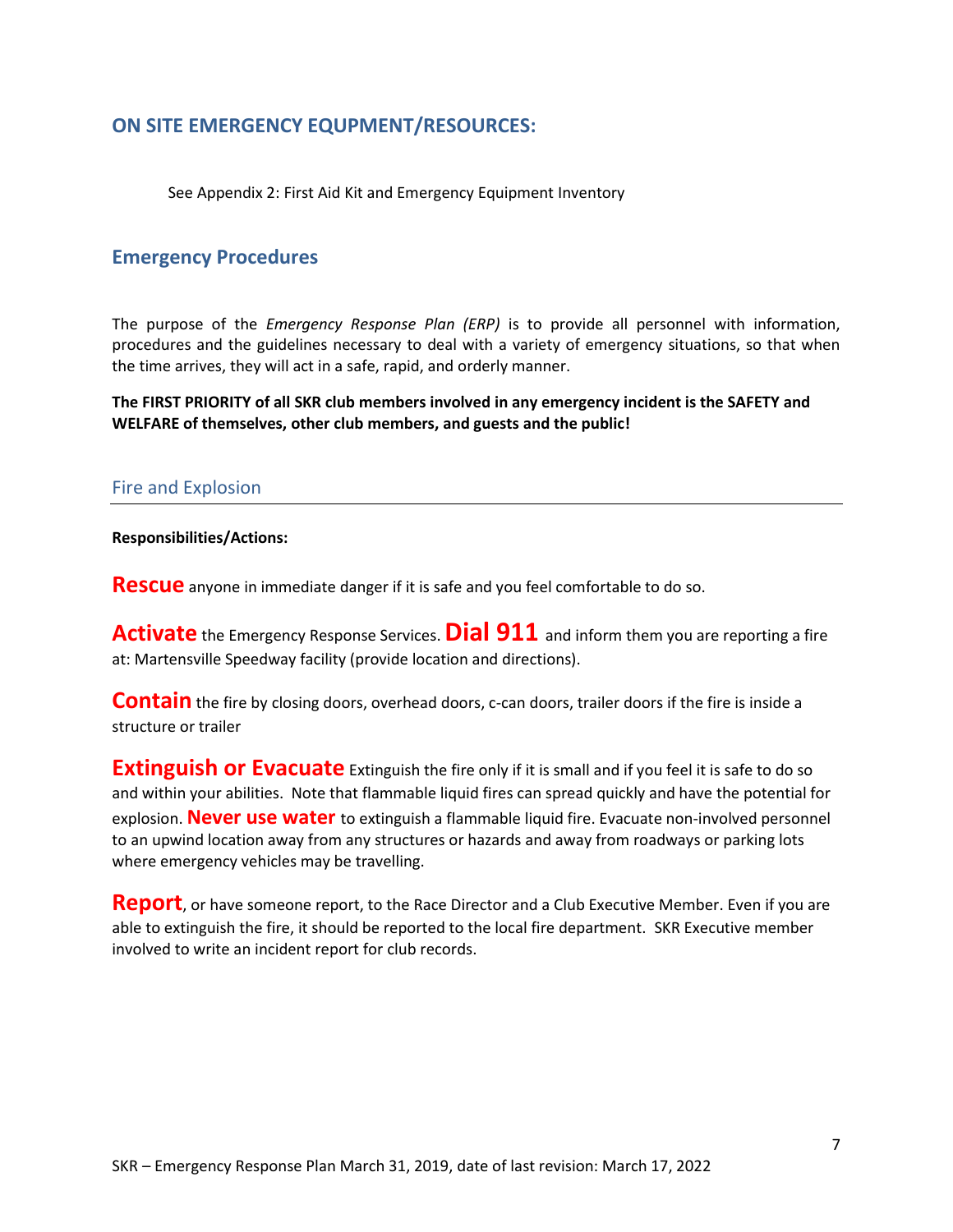## <span id="page-7-1"></span><span id="page-7-0"></span>Responsibilities/Actions:

#### <span id="page-7-2"></span>**Small Spill of Hazardous Material** (gasoline, oil, other hazardous material)

- Report, or have someone report, to a SKR Executive Member
- Remove all personnel from area, cordon off area to prevent unauthorized entry.
- Eliminate all possible sources of ignition if the spilled material is flammable.
- Stop source of release if safe to do so.
- Use the **spill kit** (located in Clubhouse) to absorb the material. Wear PPE appropriate for the material (consult Safety Data Sheet if you are unsure).
- Transfer product into approved recovery receptacles.
- Decontaminate area as required.
- Dispose of contaminated materials, in accordance with waste management procedures.
- SKR executive member to write incident report for club records.

#### <span id="page-7-3"></span>**Large Spill of Hazardous Material** (gasoline, oil, other hazardous material)

- Report, or have someone report, to a SKR Executive Member
- Remove all personnel from area, cordon off area to prevent unauthorized entry.
- Eliminate all possible sources of ignition if the spilled material is flammable.
- Stop source of release if safe to do so.
- Dike area if possible to prevent spread of material. Wear PPE appropriate for the material (consult Safety Data Sheet if you are unsure).
- Call 911 to have EMS assess the scene.
- Contact Green For Life (GFL) or other environmental contractor for cleanup.
- Report spill (200 litres or more) to Sask Environment*. (note: this threshold level for environmental reporting will be reducing substantially in the near future to possibly as low as 20 litres)*
- SKR executive member to write incident report for Club President.

### <span id="page-7-4"></span>Medical Emergency

#### **First Aid Kits and Eyewash Station are located in the SKR Clubhouse**

#### <span id="page-7-5"></span>**First Responder/SKR Executive Members:**

- Survey the scene of the emergency to ensure that no danger exists.
- Check the victim for consciousness. **If no response or if EMS assistance is required call or have someone call 911 stating the nature of the emergency and the location**.
- An SKR Executive member will inform the club members and visitors in attendance that the situation is being managed and that EMS has been contacted, to avoid multiple EMS 911 calls. He/she will secure the scene and control SKR member and guest access to ensure privacy
- SKR executive member with be posted at the main facility entrance to guide EMS personnel to the scene of the emergency.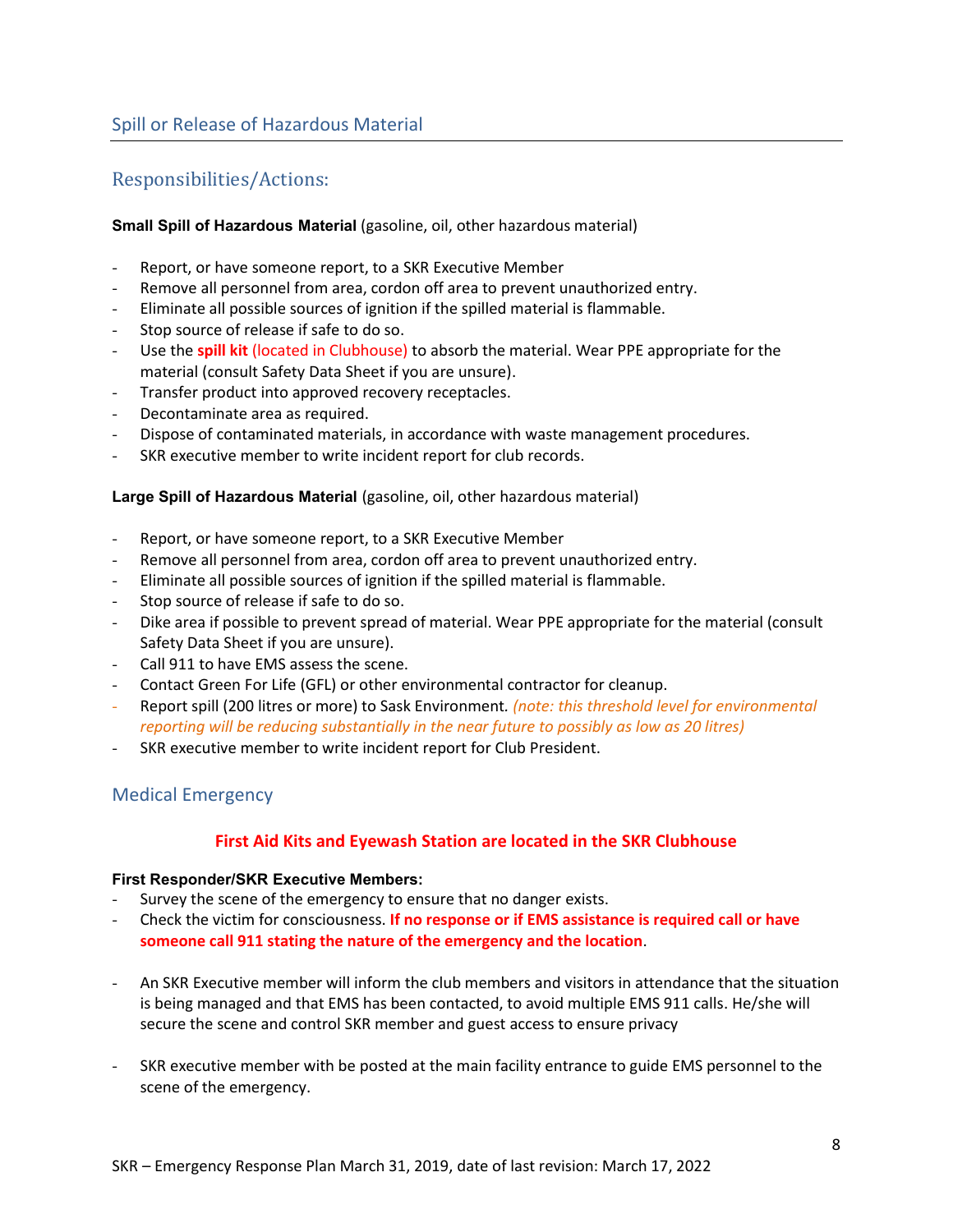- Apply or get someone who can apply emergency action principles of first aid:
	- Do a primary survey (check for open airway, breathing, pulse, bleeding)
	- Do a secondary survey (administer first aid as required)
	- Continue to monitor breathing and circulation
	- Ensure comfort and provide reassurance
- Upon arrival of EMS:

An SKR Executive member will:

- Secure emergency scene and advise/provide assistance to EMS
- Notify the first responder
- Take names of all witnesses
- Gather information to be submitted to the Club President.

<span id="page-8-0"></span>**Serious Bodily Injury** (Injury that endangers life or may cause permanent impairment):

- The Club President or a Club Executive member will accompany the injured party to the hospital to provide any assistance required.
- Reporting to ASN will occur as per their requirements and using the approved form (Appendix 5, fillable online)

#### <span id="page-8-1"></span>**Fatality:**

- In addition to notification as outlined above, the Manager or designate will contact the local Police Department.
- The SKR Club President along with a designate (Board Member etc.) if available will immediately notify the family (in person).
- The SKR Club President only with speak with any media. No other club members are to speak to the media.
- Reporting to ASN will occur as per their requirements and using the approved form (Appendix 5, fillable online)

### <span id="page-8-2"></span>Severe Weather

#### <span id="page-8-3"></span>**Early Warning System:**

In the event that a weather watch or weather warning is issued a notify the SKR Club President or a SKR executive member. SKR Executive will notify the race director.

Where a weather warning has been issued a watch will be established to monitor conditions. If weather conditions deteriorate to the point where action is required the following steps will be taken for each of the conditions as indicated:

#### <span id="page-8-4"></span>**High Wind:**

Where a weather warning for a high wind is issued, an "evacuate to cover" notice will be issued. In the event of winds strong enough to threaten the integrity of the site buildings, evacuate to cover as follows:

- Everyone will leave the track area including the clubhouse, c-cans, and garage buildings.
- Those with cellular phones take them along.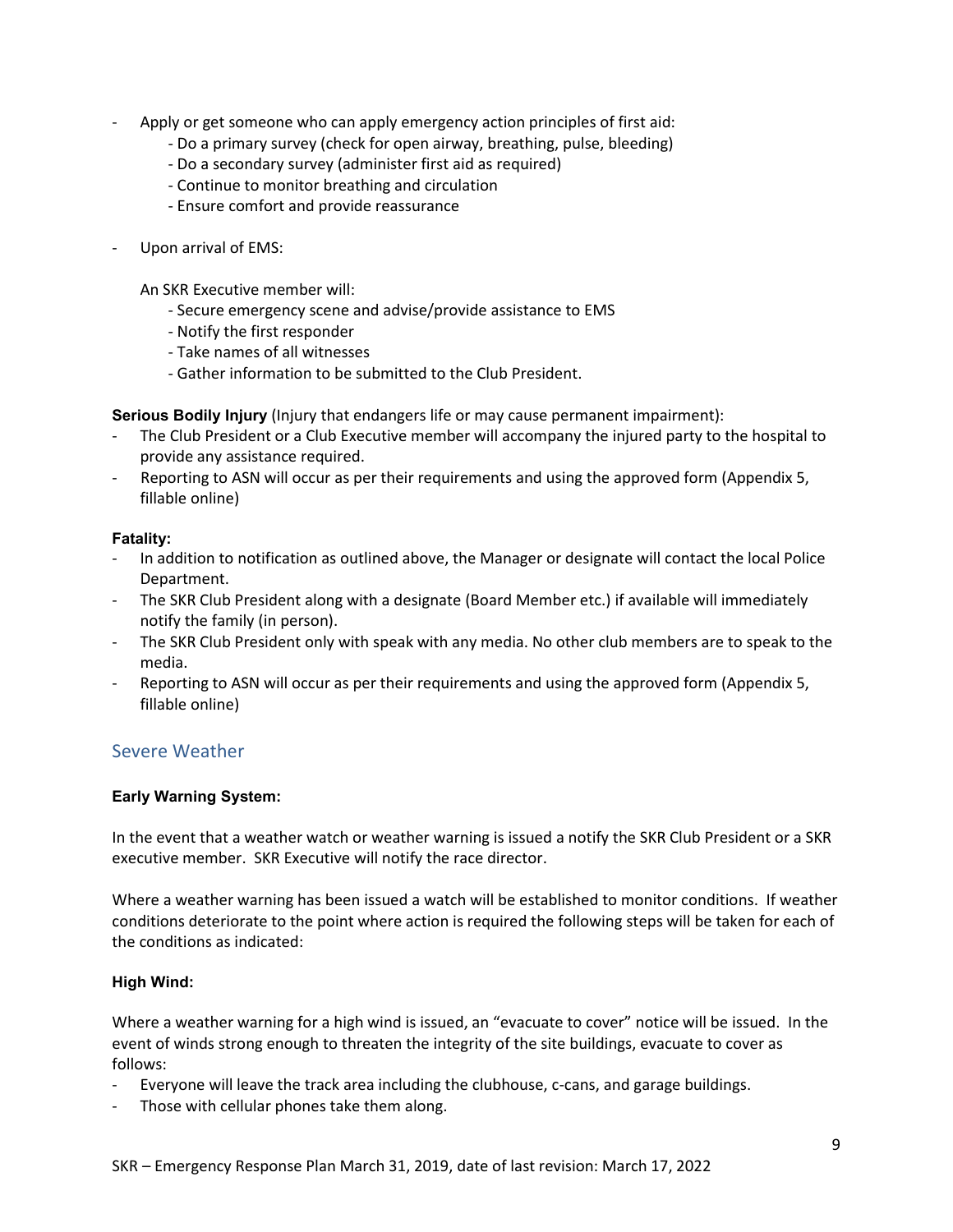- Personnel shall proceed safely and calmly to a local public facility with permanent structure.

#### <span id="page-9-0"></span>**Lightning:**

The SKR Club President or SKR executive member, in consultation with the Race Director, will determine when a halt to racing activities will occur due to risk of lightning.

An announcement will be made to all club members and guest at the facility.

All activity at the track on the site, exterior to the buildings, will stop and all club members and guests will be advised to enter the clubhouse, other structure, or vehicle and remain inside until the storm has dissipated (30 minutes after the last thunder is heard).

All personnel shall refrain from coming in contact with charge conductors such as metal pipes or tanks or electrical appliances or equipment.

Lightning can travel 10 miles horizontally even when the sky is clear. If the lightning flash and thunder are less than 30 sec. apart, then persons in that location are at risk.

#### <span id="page-9-1"></span>**Extreme Temperatures:**

Cold Conditions: All non-emergency activity at the facility, exterior to the building, will stop and all club members and guests will seek shelter if a wind chill of 2250 (watts/m<sup>2</sup>) is reached.

Hot Conditions. In the event of hot weather, all club members and guests will be advised of the risks of hyperthermia, location of shade and water sources, and advised to inform an SKR executive member is there a person who appears to be suffering from a heat illness (see below).

- *Heat stroke a life-threatening illness in which body temperature may rise above 106° F in minutes. Symptoms include dry skin, a rapid, strong pulse, dizziness, nausea, and confusion. If you see any of these signs, get medical help right away.*
- *Heat exhaustion an illness that can happen after several days of exposure to high temperatures and not enough fluids. Symptoms include heavy sweating, rapid breathing, and a fast, weak pulse. If it is not treated, it can turn into heat stroke.*
- *Heat cramps muscle pains or spasms that happen during heavy exercise. You usually get them in your abdomen, arms, or legs.*
- *Heat rash skin irritation from excessive sweating. It is more common in young children.*

#### <span id="page-9-2"></span>**Threats of Violence/ Club Member, Guest or Public**

If a threat of violence or actual altercation between club members or guests begins, a SKR club executive member will take charge of the scene.

All non-physical efforts to de-escalate the situation will be made.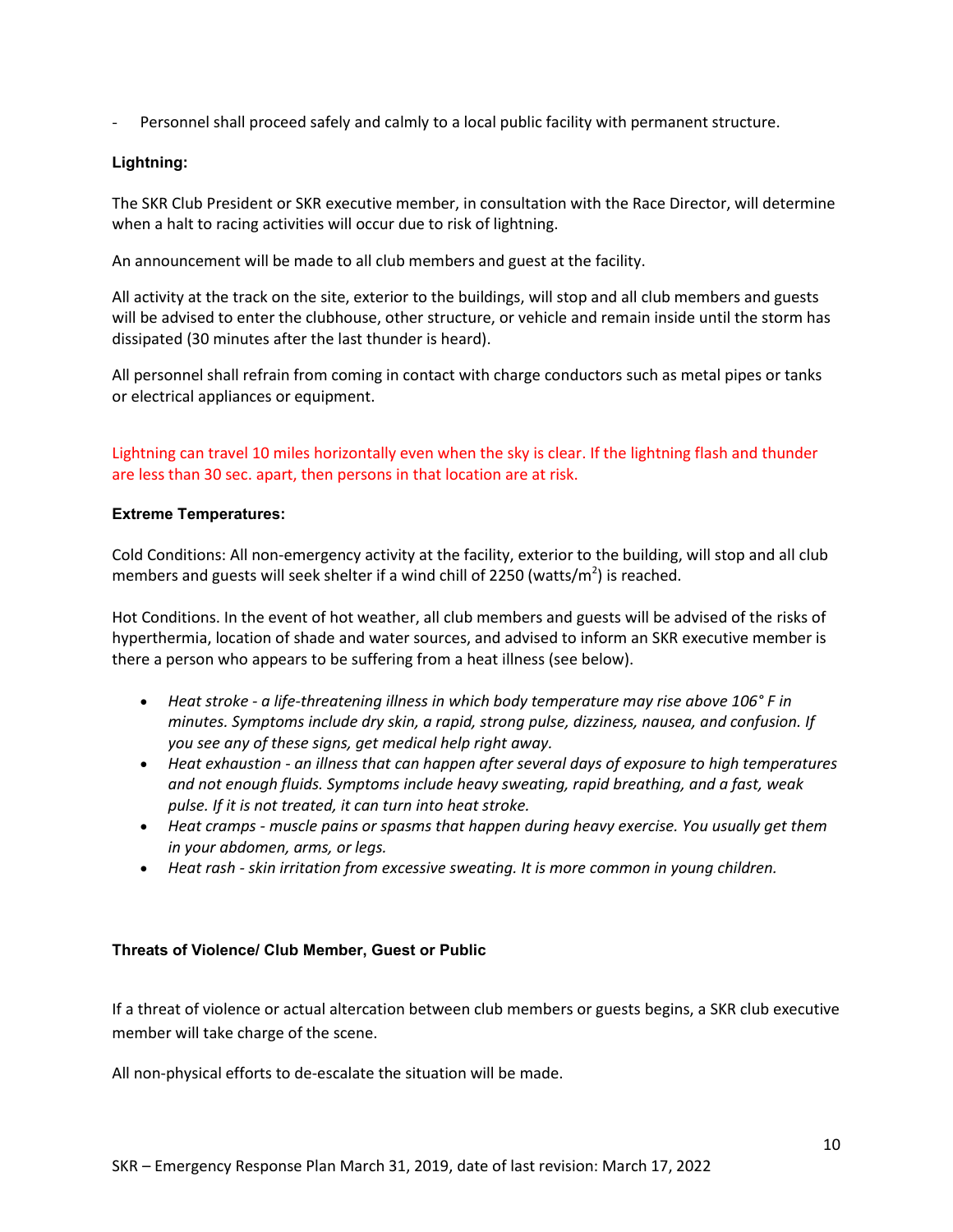No attempts to physically intervene will be taken by club executive or regular members unless there appears to be immediate risk of grave bodily injury.

The local police authorities will be contacted. SKR executive will control any crowds and ask them to leave the immediate area.

If weapons are involved, SKR Executive will immediately call 911 and advise all club members and guests to leave the area immediately. The decision to intervene in this type of situation is personal and every individual will react differently. Fight, flight or freeze are the range of reactions possible to a violent incident.

In all cases, the SKR and ASN code of conduct rules will be applied and any consequences dictated by this code will be strictly enforced Saskatoon Kart Racers Corp. including expulsion from the facility.

# <span id="page-10-0"></span>**Facility Evacuation:**

In the event that the entire Martensville Speedway facility must be evacuated, an announcement will be made over the PA system (if available). "Attention please. We need to evacuate the facility. Please proceed in a calm fashion to the exit gate."

In addition, 5 long blasts from the emergency air horn will be sounded. The air horn will be kept in a designated location in the clubhouse.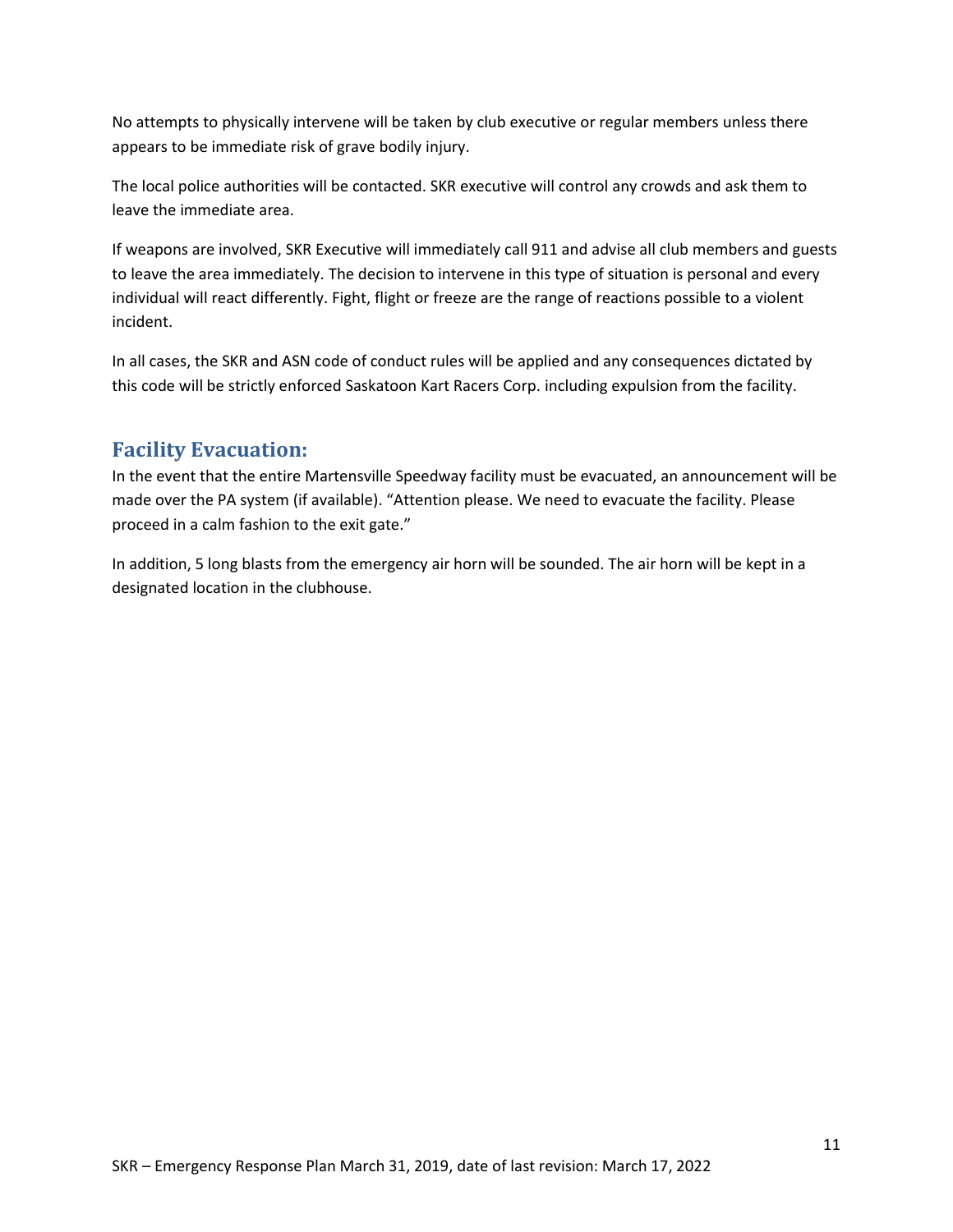# <span id="page-11-0"></span>**Incident Handling Guidelines (Stoneridge Insurance)**

When a person at the event goes down with an injury – and whether attention is given by an usher, nurse, EMT or other assigned personnel, both the injured person and the situation need to be evaluated and stabilized, whether it is until the ambulance arrives and takes over, until the personal can be taken to the First Aid room for care and observation, or until the person refuses care and/or elects to return to the event without further attention. Regardless of the scenario and which personnel, there are a number of do's and don'ts while attending to the injured person's needs. Among them:

- **Don't** accept or even suggest fault for the incident
- **Don't** make any promises about anything
- **Don't** make payment or say his/her medical bills will be paid
- **Don't** give any information about your insurance coverage
- **Don't** recommend any medical facility unless told to do so
- **D Don't** reflect an attitude of boredom, nuisance, or importance
- **Don't** argue or patronizingly agree with any disagreeable comments by the injured person

**Don't** leave the person unattended until transferred to health or security personnel in the preauthorized manner or release at their own request

**Don't** fail to observe and record any significant circumstance

**Don't** hesitate to correct any hazardous situation (e.g., wet spot) as soon as reasonable after attending to the person

**Do** give respect and appropriate attention to the stricken person

**Do** assist within the local system of obtaining and recording the relevant information about the incident on the Report Form being used for this track

**Do** contact security of other designated personnel so that an investigation and warranted controls/remediations can be launched without unnecessary delay

**Do** ask the person what he/she believes happened and record such in his/her own words, if at all possible.

**D Do** note in the report, if observable circumstances differ, or reflect in any way on, what the person is claiming

**Do** note in the report if the person is noticeable upset or actually complaining about the cause of his/her accident.

**Do** give respect to any complaint

**Do** report the incident to StoneRidge Specialty. In the case of fatality, spectator injury or serious participant injury call

*1-226-318-1744 immediately and provide details.*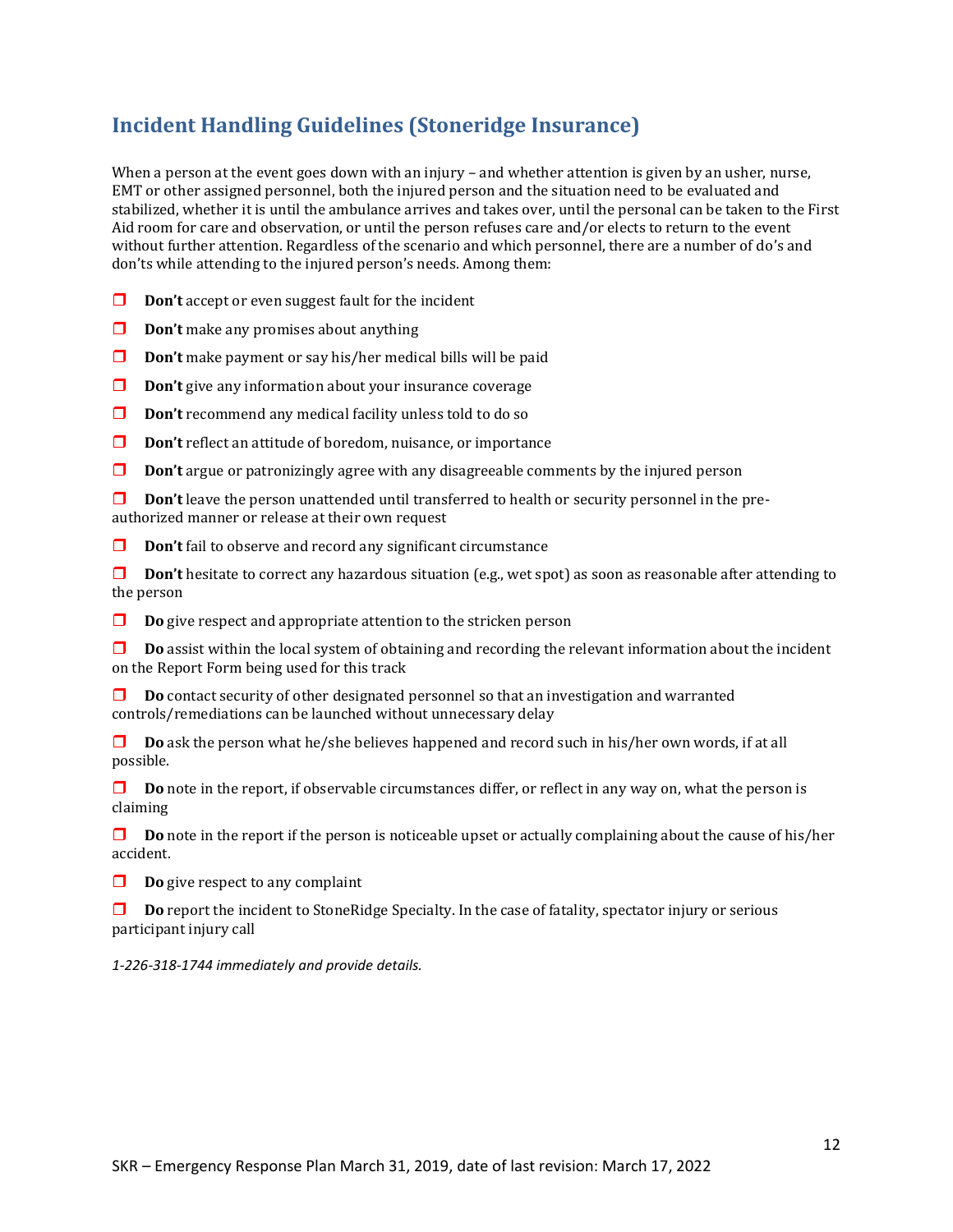# <span id="page-12-0"></span>**MOTORSPORTS INCIDENT FORM INFORMATION AND GUIDELINES (Stoneridge Insurance)**

Refer To Appendix 5 for the Stoneridge Incident Report form

Complete all sections in as much detail as possible and attach additional pages if necessary, such as a copy of the waiver, observer's report, etc. Please contact StoneRidge Specialty Insurance if you need further information.

1. Complete an Incident Report for:

#### ALL INJURIES

Any physical injury, including when a driver sustains a hit hard enough to possibly result in soft tissue injury or Provinces he/she might be injured. NOTE: Minor injuries (bee stings, small cuts, scrapes, etc.) sustained off-track (in paddock, garages, offices, etc.) and not involving a moving vehicle or spectator should also be reported.

2. Obtain original Releases and Waivers signed by injured party(ies). Do not send original until directed.

3. For any spectator injury, fatality or serious participant injury, obtain at least two (2) eyewitness reports.

4. Return the completed form along with the following:

a) Copy of the completed and signed event waiver;

b) Copy of the completed and signed parental consent/minor waiver (if applicable);

c) Written reports from medical/emergency personnel.

#### **5. In case of:**

**A Fatality ANY INJURY TO A SPECTATOR. A serious participant injury, no matter how caused. WHEN IN DOUBT, CALL:** 

### **StoneRidge Specialty Insurance Tel.: 1-226-318-1744**

*Note: Please report all injuries, suspected injuries or refusals for treatment immediately after the event.*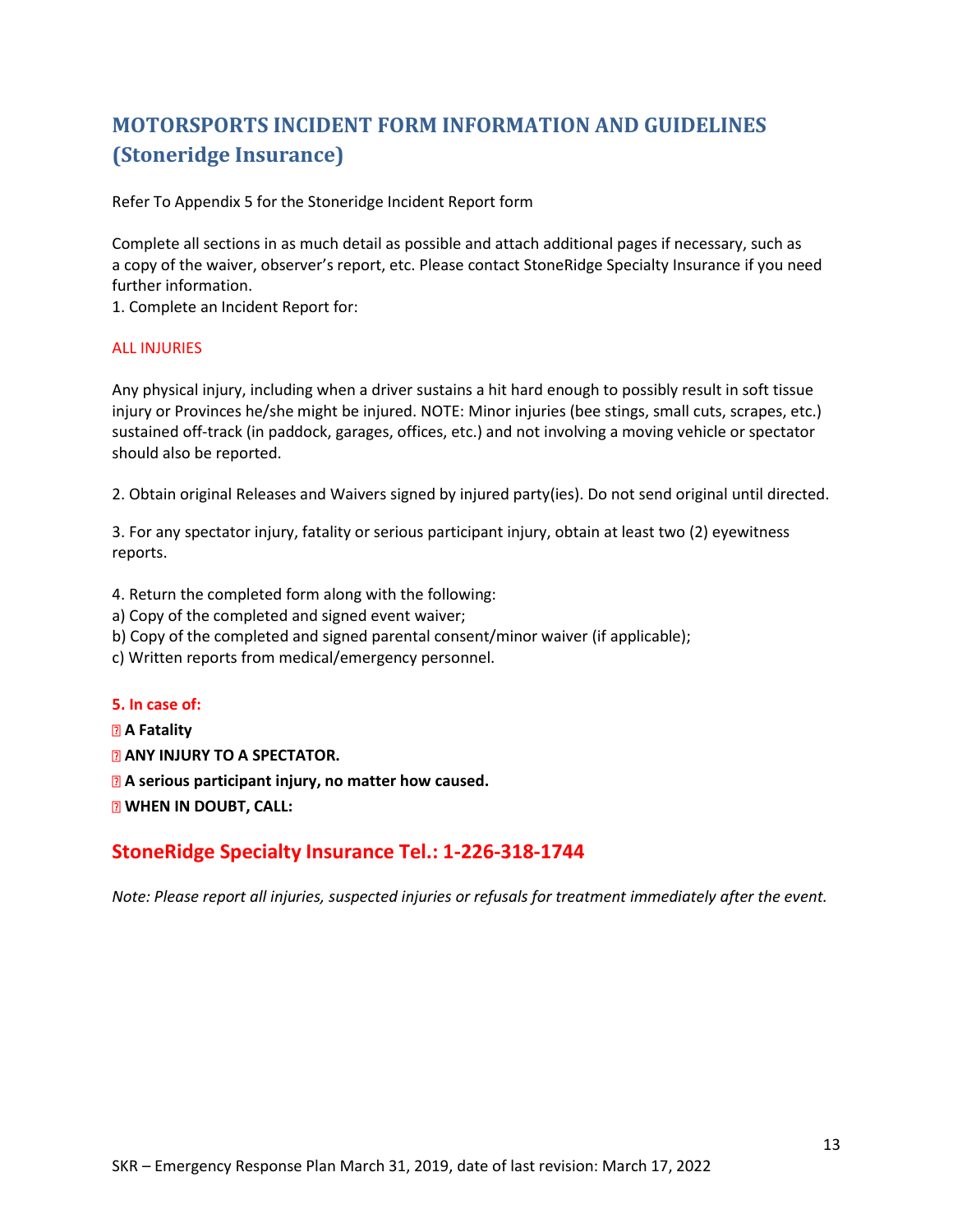# <span id="page-13-0"></span>**Appendix 1: Site Map: Martensville Speedway**

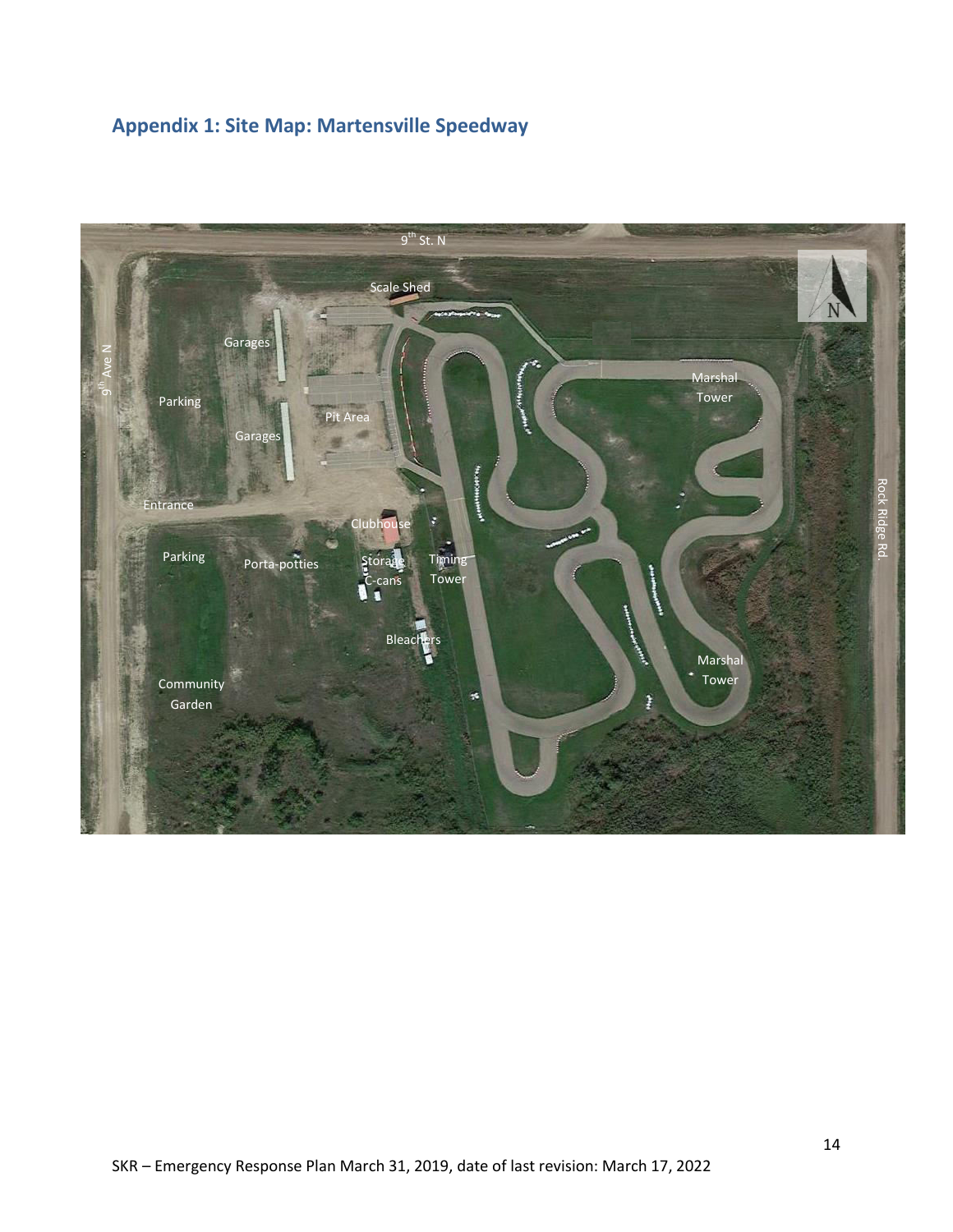# <span id="page-14-0"></span>**Appendix 2: See First Aid Kit and Emergency Equipment Inventory**

| Amount         | Item                          | last inspection<br>date | expiry<br>date |
|----------------|-------------------------------|-------------------------|----------------|
| 1              | <b>Watergel Burn Dressing</b> | Mar. 3, 2019            | n/a            |
| $\mathbf{1}$   | Quick Heat pack               | Mar. 3, 2019            | n/a            |
| $\overline{2}$ | <b>Triangular Bandages</b>    | Mar. 3, 2019            | n/a            |
| $\mathbf 1$    | Tensor Bandage 4"             | Mar. 3, 2019            | n/a            |
| $\mathbf{1}$   | Kerlix small roll             | Mar. 3, 2019            | n/a            |
| $\overline{1}$ | Kerlix large roll             | Mar. 3, 2019            | n/a            |
| 2              | Absorbant pad 5x9             | Mar. 3, 2019            | n/a            |
|                | Duoform conforming            |                         |                |
| 1              | bandage 3" x 4 yds            | Mar. 3, 2019            | n/a            |
| 1              | oral digital thermometer      | Mar. 3, 2019            | n/a            |
| 1              | antiseptic ointment           | Mar. 3, 2019            | n/a            |
| $\mathbf{1}$   | Insta Glucose                 | Mar. 3, 2019            | n/a            |
| $\overline{1}$ | <b>Bite block</b>             | Mar. 3, 2019            | n/a            |
| 10             | bandaids, assorted            | Mar. 3, 2019            | n/a            |
| 5              | steristrips                   | Mar. 3, 2019            | n/a            |
| 8              | gause pads assorted           | Mar. 3, 2019            | n/a            |
| 3              | eye pads                      | Mar. 3, 2019            | n/a            |
| 4              | rolls adhesive tape assorted  | Mar. 3, 2019            | n/a            |
| 1              | latex gloves pr               | Mar. 3, 2019            | n/a            |
|                | stretch bandages 3"x75",      |                         |                |
| 3              | 4"x75"                        | Mar. 3, 2019            | n/a            |
| 1              | forceps                       | Mar. 3, 2019            | n/a            |
| $\mathbf{1}$   | bandage scissors              | Mar. 3, 2019            | n/a            |
| 1              | pen                           | Mar. 3, 2019            | n/a            |
| $\mathbf{1}$   | First Aid Logbook             | Mar. 3, 2019            | n/a            |
| 4              | Cooljel topical cooling gel   | Mar. 3, 2019            | n/a            |
| 50             | alcohol swabs in baggie       | Mar. 3, 2019            | n/a            |

#### SKR First Aid Inventory Orange Case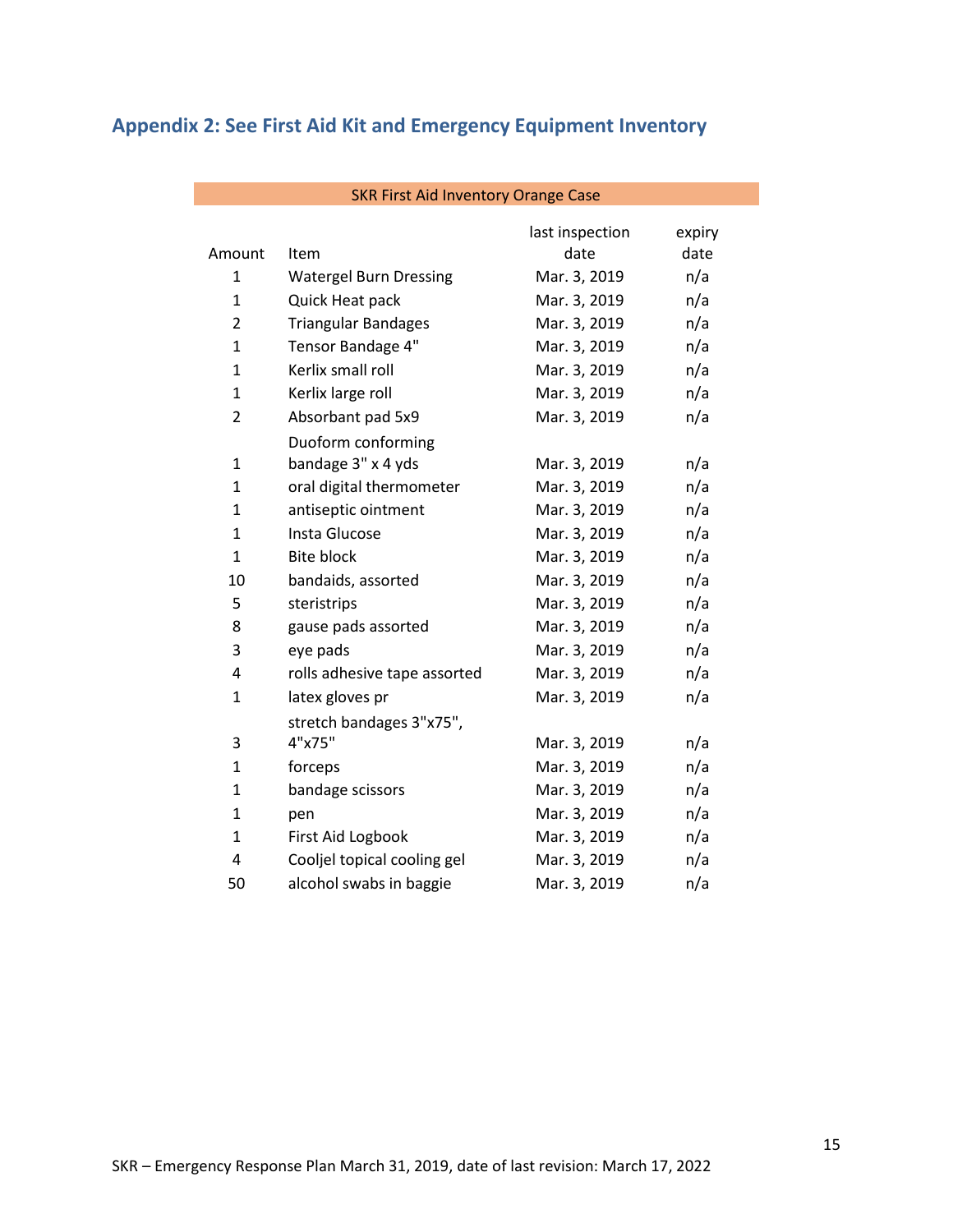### SKR First Aid Inventory Blue Bag

|                |                                        | last inspection | expiry  |
|----------------|----------------------------------------|-----------------|---------|
| Amount         | Item                                   | date            | date    |
| $\mathbf{1}$   | stethoscope                            | Mar. 3, 2019    | n/a     |
| $\mathbf{1}$   | stethoscope parts bag                  | Mar. 3, 2019    | n/a     |
| $\overline{2}$ | pocket barrier mask CPR                | Mar. 3, 2019    | n/a     |
| $\overline{2}$ | nitrile gloves pack                    | Mar. 3, 2019    | n/a     |
| $\mathbf{1}$   | airways box asst sized                 | Mar. 3, 2019    | n/a     |
| 4              | airways black loose                    | Mar. 3, 2019    | n/a     |
| 10             | 8x4 sterile sponges                    | Mar. 3, 2019    | n/a     |
| 2              | Blood pressure cuffs, 1 adult, 1 child | Mar. 3, 2019    | n/a     |
| $\mathbf{1}$   | metal wrist splint                     | Mar. 3, 2019    | n/a     |
| 3              | large dressings                        | Mar. 3, 2019    | n/a     |
| 3              | plastic zip bags                       | Mar. 3, 2019    | n/a     |
| $\mathbf{1}$   | child neck collar Laerdal              | Mar. 3, 2019    | n/a     |
| 1              | adult neck collar AMBU                 | Mar. 3, 2019    | n/a     |
| 1              | spinal immobilization board            | Mar. 3, 2019    | n/a     |
| 1              | First Aid Logbook                      | Mar. 3, 2019    | n/a     |
| $\mathbf{1}$   | SAM splint large                       | Mar. 3, 2019    | n/a     |
| $\mathbf{1}$   | SAM splint large                       | Mar. 3, 2019    | n/a     |
| $\mathbf{1}$   | instant ice pack                       | Mar. 3, 2019    | n/a     |
| 2              | watergel burn dressings                | Mar. 3, 2019    | 09/2023 |
| $\mathbf{1}$   | Plum saline wound and eyewash spray    | Mar. 3, 2019    | 04/2020 |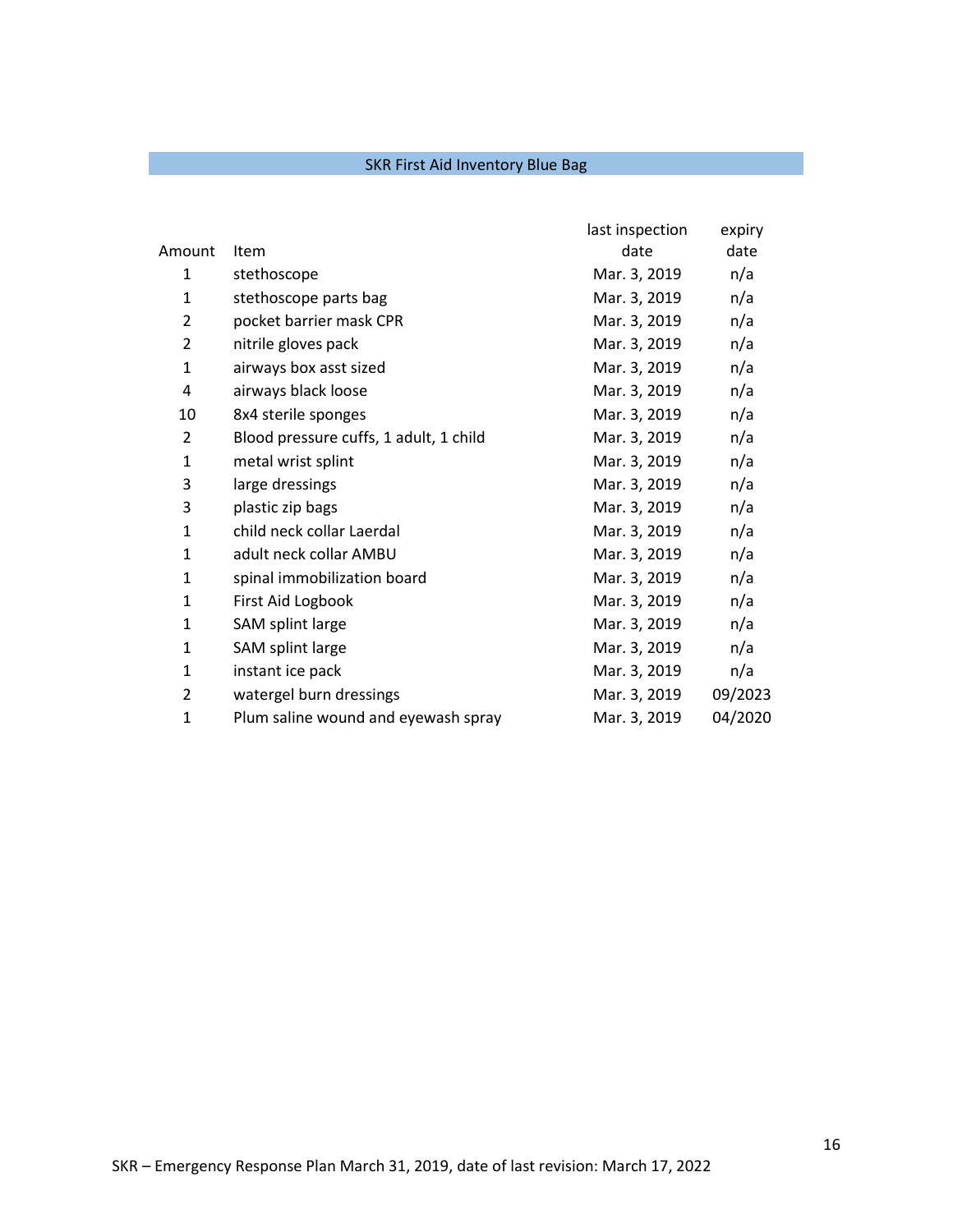### **Emergency Equipment**

|                |                                                            | last<br>inspection/service | Date of     |                    |
|----------------|------------------------------------------------------------|----------------------------|-------------|--------------------|
| Amount         | Item                                                       | date                       | manufacture | <b>Expiry Date</b> |
|                | spinal immobilization                                      |                            |             |                    |
| $\mathbf{1}$   | board with restraints                                      | March 4, 2019              |             |                    |
|                |                                                            | 2019-03-04, 6 year         |             |                    |
|                | 20 lb ABC fire                                             | service x 3. One           |             |                    |
| 5              | extinguishers                                              | new extinguisher           |             |                    |
|                | 5 lb ABC fire                                              |                            |             |                    |
| $\overline{2}$ | extinguishers                                              | <b>July 2021</b>           |             |                    |
|                | Plum eyewash station,<br>one bottle saline, one            |                            |             |                    |
| 1              | neutralizer                                                | March 4, 2019              |             | $May-21$           |
|                | Plum eyewash bottle                                        |                            |             |                    |
| $\mathbf{1}$   | large                                                      | March 4, 2019              |             | $May-21$           |
|                | Spill kit - 2x5 gal pail cat<br>litter, heavy duty plastic |                            |             |                    |
| $\mathbf{1}$   | bag, broom and shovel                                      |                            |             | n/a                |
| $\mathbf{1}$   | <b>Biohazard kit</b>                                       | new                        |             | n/a                |
| 1              | <b>Fire Blanket</b>                                        |                            |             | n/a                |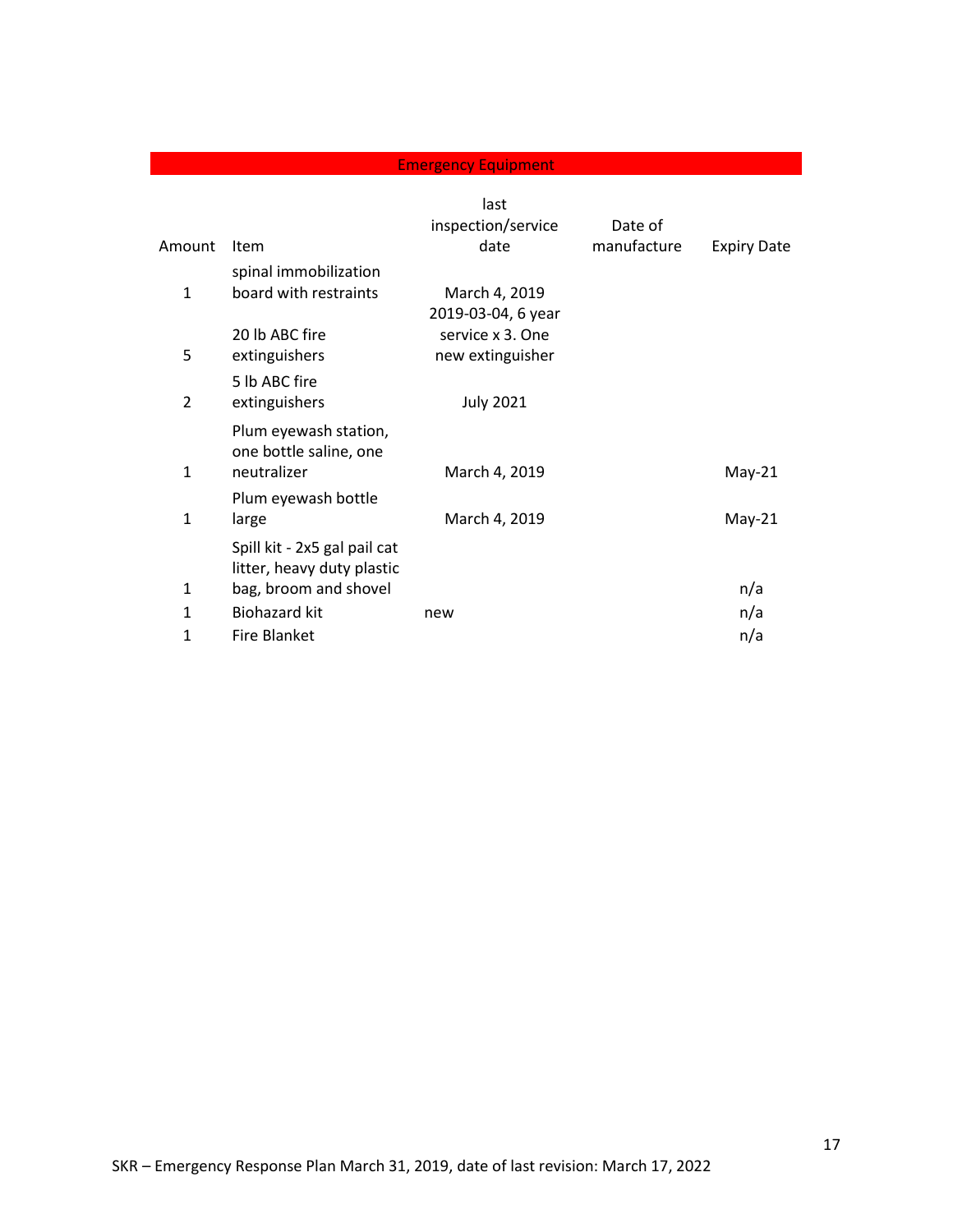# <span id="page-17-0"></span>**Appendix 3: List of First Aid Trained Club Members**

| Name/Position | First Aid training level | <b>Expiry Date</b> |
|---------------|--------------------------|--------------------|
|               |                          |                    |
|               |                          |                    |
|               |                          |                    |
|               |                          |                    |
|               |                          |                    |
|               |                          |                    |
|               |                          |                    |
|               |                          |                    |
|               |                          |                    |
|               |                          |                    |
|               |                          |                    |
|               |                          |                    |
|               |                          |                    |
|               |                          |                    |
|               |                          |                    |
|               |                          |                    |
|               |                          |                    |
|               |                          |                    |
|               |                          |                    |
|               |                          |                    |
|               |                          |                    |
|               |                          |                    |
|               |                          |                    |
|               |                          |                    |
|               |                          |                    |
|               |                          |                    |
|               |                          |                    |
|               |                          |                    |
|               |                          |                    |
|               |                          |                    |
|               |                          |                    |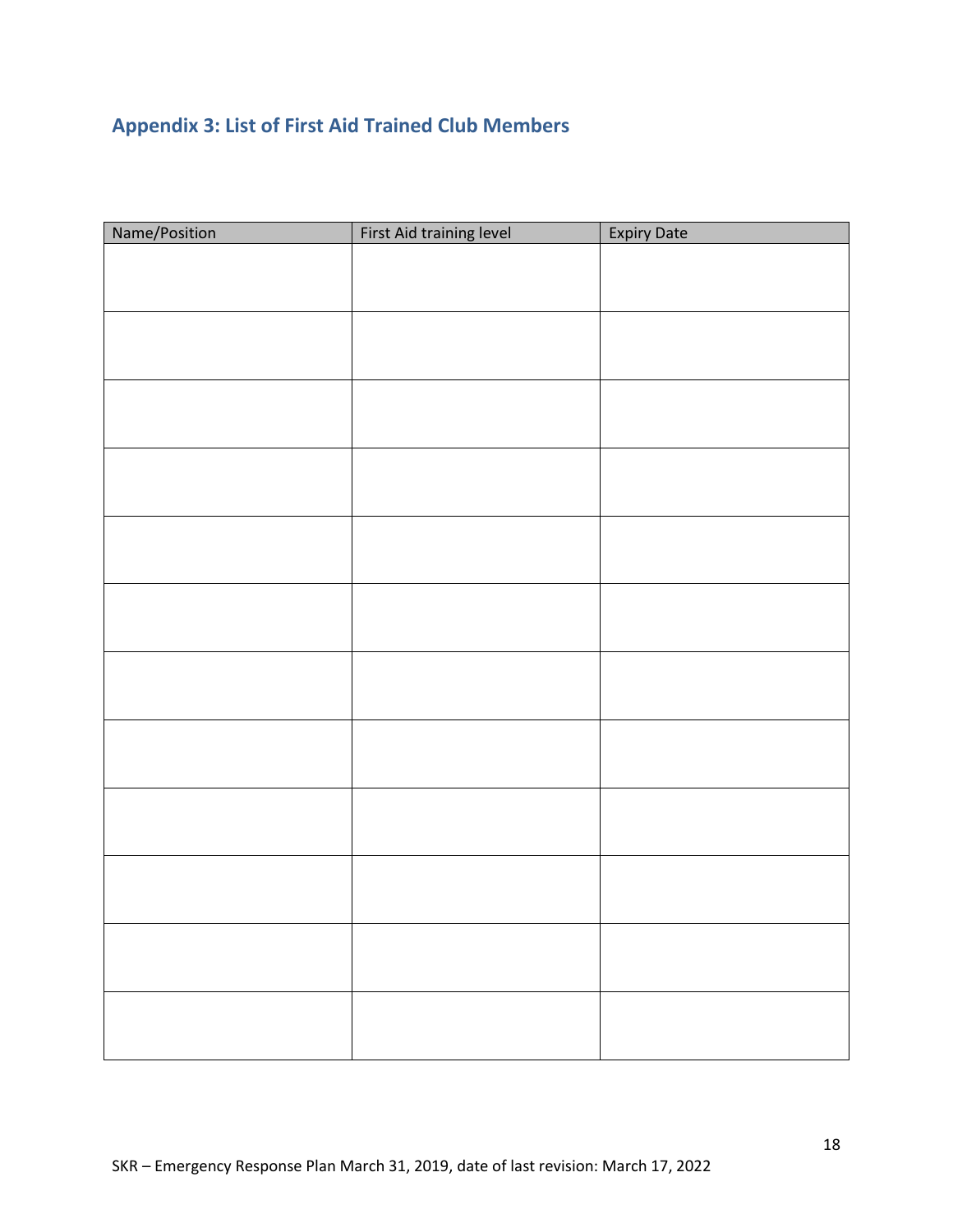# <span id="page-18-0"></span>**Appendix 4: ERP testing/drills/tabletop exercises record template**

| Activity/Drill | Date Conducted | <b>Personnel Present</b> | Results |
|----------------|----------------|--------------------------|---------|
|                |                |                          |         |
|                |                |                          |         |
|                |                |                          |         |
|                |                |                          |         |
|                |                |                          |         |
|                |                |                          |         |
|                |                |                          |         |
|                |                |                          |         |
|                |                |                          |         |
|                |                |                          |         |
|                |                |                          |         |
|                |                |                          |         |
|                |                |                          |         |
|                |                |                          |         |
|                |                |                          |         |
|                |                |                          |         |
|                |                |                          |         |
|                |                |                          |         |
|                |                |                          |         |
|                |                |                          |         |
|                |                |                          |         |
|                |                |                          |         |
|                |                |                          |         |
|                |                |                          |         |
|                |                |                          |         |
|                |                |                          |         |
|                |                |                          |         |
|                |                |                          |         |
|                |                |                          |         |
|                |                |                          |         |
|                |                |                          |         |
|                |                |                          |         |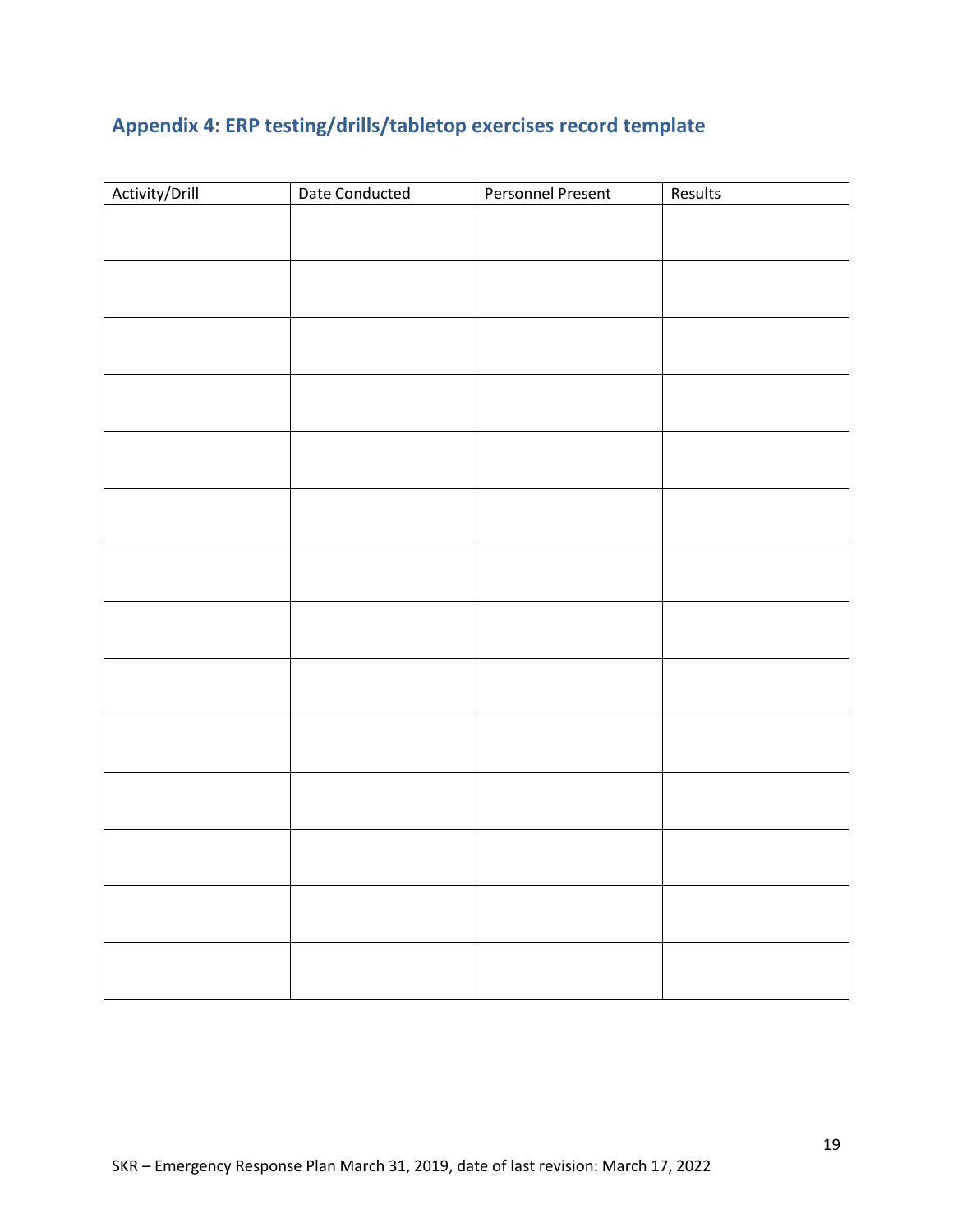# <span id="page-19-0"></span>**Appendix 5: Stoneridge Insurance Track Incident Report Form**



# **MOTORSPORTS TRACK INCIDENT REPORT**

(Complete one report for each injured party) REPORT MAY BE FAXED TO 1-905-648-7399

or e-mail kevinb@stoneridgespecialty.ca

| Injured Party Was A: Q SPECTATOR Q PARTICIPANT                                                                                                                                                                                 |   |            |                        |                                                                                                                        |                                                                                                                 |
|--------------------------------------------------------------------------------------------------------------------------------------------------------------------------------------------------------------------------------|---|------------|------------------------|------------------------------------------------------------------------------------------------------------------------|-----------------------------------------------------------------------------------------------------------------|
| Participant Type: 0 DRIVER 0 OFFICIAL 0 MECHANIC 0 CREW 0 OTHER ________________________                                                                                                                                       |   |            |                        |                                                                                                                        |                                                                                                                 |
|                                                                                                                                                                                                                                |   |            |                        |                                                                                                                        |                                                                                                                 |
| Date of Incident: AM / PM = AM / PM = AM / PM = AM / PM = AM / PM = AM / PM = AM / PM = AM / PM = AM / PM = AM / PM = AM / PM = AM / PM = AM / PM = AM / PM = AM / PM = AM / PM = AM / PM = AM = AM / PM = AM = AM = AM = AM = |   |            |                        |                                                                                                                        |                                                                                                                 |
|                                                                                                                                                                                                                                |   |            |                        |                                                                                                                        | Адес на производство на применение с производство на применение с применение с применение с применение с примен |
|                                                                                                                                                                                                                                |   |            |                        |                                                                                                                        |                                                                                                                 |
|                                                                                                                                                                                                                                |   |            |                        |                                                                                                                        |                                                                                                                 |
|                                                                                                                                                                                                                                |   |            |                        |                                                                                                                        |                                                                                                                 |
| Did Injured Sign a Waiver and Release?<br><b>STATES DESIGNATION</b>                                                                                                                                                            |   |            | $\Box$ NO              |                                                                                                                        |                                                                                                                 |
| Party was injured: [ GPECTATOR SIDE                                                                                                                                                                                            |   |            | <b>D</b> PIT AREA      | <b>D</b> TRACK                                                                                                         |                                                                                                                 |
| Briefly describe incident: with a state of the control of the control of the control of the control of the control of the control of the control of the control of the control of the control of the control of the control of |   |            |                        |                                                                                                                        |                                                                                                                 |
|                                                                                                                                                                                                                                |   |            |                        |                                                                                                                        |                                                                                                                 |
|                                                                                                                                                                                                                                |   |            |                        |                                                                                                                        |                                                                                                                 |
| Briefly describe extent of injury to party:                                                                                                                                                                                    |   |            |                        | <u> 1999 - Johann John Harry Harry Harry Harry Harry Harry Harry Harry Harry Harry Harry Harry Harry Harry Harry H</u> |                                                                                                                 |
|                                                                                                                                                                                                                                |   |            |                        |                                                                                                                        |                                                                                                                 |
|                                                                                                                                                                                                                                |   |            |                        |                                                                                                                        |                                                                                                                 |
|                                                                                                                                                                                                                                |   |            |                        |                                                                                                                        |                                                                                                                 |
| Was party transported to hospital?                                                                                                                                                                                             |   | <b>YES</b> | <b>NO</b>              |                                                                                                                        |                                                                                                                 |
| Was party admitted to hospital?                                                                                                                                                                                                | ப | <b>YES</b> | ப<br>NO                |                                                                                                                        |                                                                                                                 |
| Name of hospital: ________________________                                                                                                                                                                                     |   |            |                        |                                                                                                                        |                                                                                                                 |
| Address of hospital: _______________________                                                                                                                                                                                   |   |            |                        |                                                                                                                        |                                                                                                                 |
| Name of transporting ambulance service: ____                                                                                                                                                                                   |   |            |                        |                                                                                                                        |                                                                                                                 |
| Address: _<br>City:                                                                                                                                                                                                            |   |            | Province:              | Postal Code:                                                                                                           |                                                                                                                 |
| Report Prepared by Track Official:                                                                                                                                                                                             |   |            |                        |                                                                                                                        |                                                                                                                 |
| Name: <b>Name</b>                                                                                                                                                                                                              |   |            |                        |                                                                                                                        |                                                                                                                 |
| Address: _<br>City:                                                                                                                                                                                                            |   |            | Province: Postal Code: |                                                                                                                        |                                                                                                                 |
| Day Phone: (<br>$\sqrt{2}$                                                                                                                                                                                                     |   |            | Evening Phone: (       | $\mathbf{1}$                                                                                                           |                                                                                                                 |